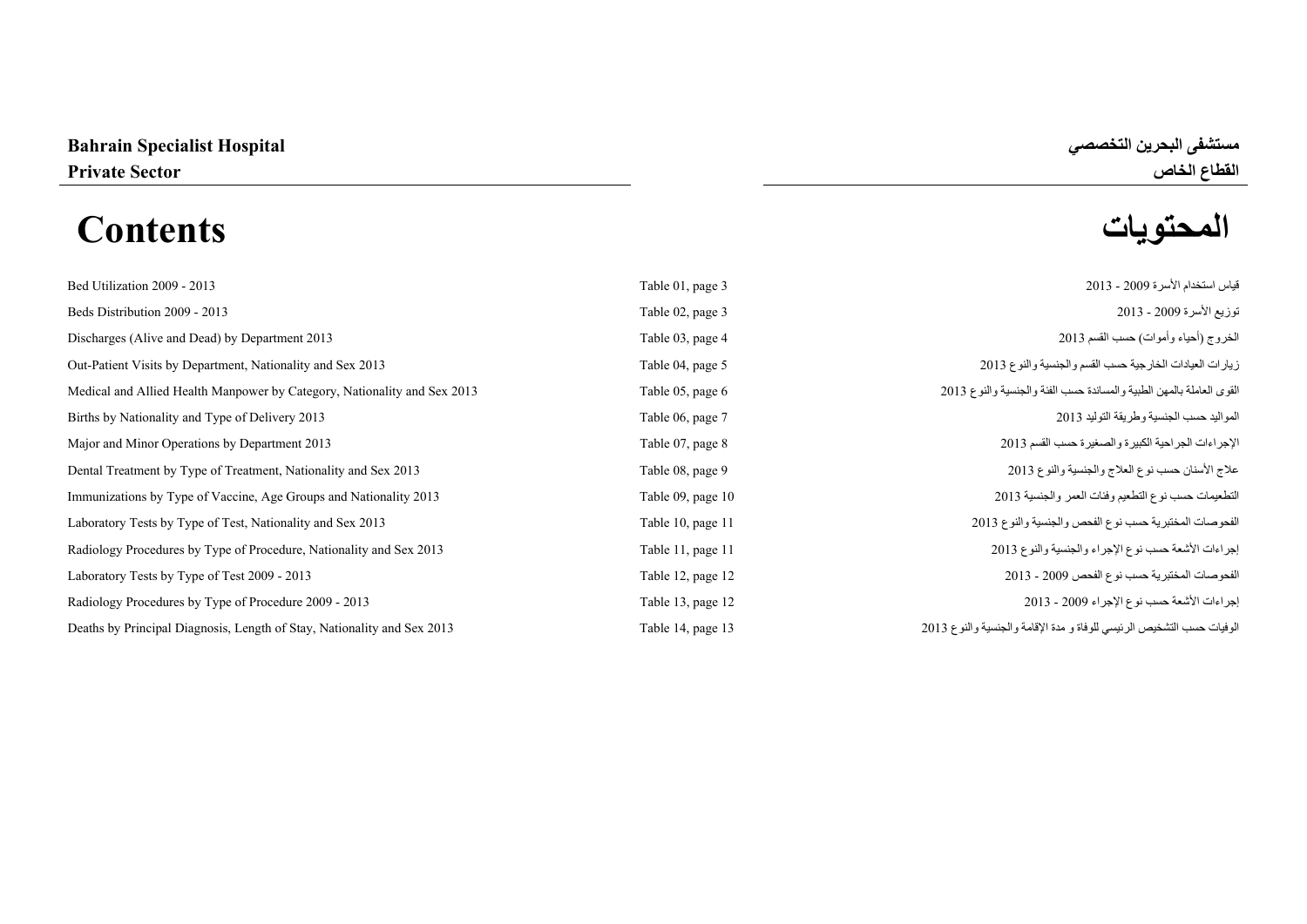<span id="page-1-0"></span>

| <b>Description</b>      | 2013   | 2012   | 2011   | 2010   | 2009   | البيان                 |
|-------------------------|--------|--------|--------|--------|--------|------------------------|
| Total admissions        | 5,518  | 5,451  | 6,127  | 6,169  | 5,438  | إجمالي الدخول          |
| Total discharges        | 5,520  | 5,438  | 6,069  | 6,147  | 5,380  | إجمالي الخروج          |
| Number of beds          | 72     | 72     | 70     | 69     | 69     | عدد الأسرة             |
| Bed days available      | 26,280 | 26,352 | 25,550 | 25,185 | 25,185 | أيام الأسرة            |
| Patient days-overnight  | 12,941 | 12,744 | 13,253 | 12,272 | 11,121 | أيام المرضي            |
| Patients days < 1 day   | 2,088  | 2,232  | 2,869  | 2,061  | 2,211  | أيام المرضى أقل من بوم |
| Total patients days     | 15,029 | 14,976 | 16,122 | 14,333 | 13,332 | جملة أيام المرضي       |
| Bed occupancy rate      | 57.2   | 56.8   | 63.1   | 56.9   | 52.9   | معدل أشغال السرير      |
| Turnover rate           | 76.7   | 75.5   | 86.7   | 89.1   | 78.0   | معدل دوران السرير      |
| Turnover interval       | 2.0    | 2.1    | 1.6    | 1.8    | 2.2    | فترة فراغ السرير       |
| Average daily admission | 15.1   | 14.9   | 16.8   | 16.9   | 14.9   | متوسط الدخول اليومي    |
| Average daily discharge | 15.1   | 14.9   | 16.6   | 16.8   | 14.7   | متوسط الخروج اليومى    |
| Average length of stay  | 2.7    | 2.8    | 2.7    | 2.3    | 2.5    | متوسط مدة الأقامة      |

# **جدول 01 Table قياس استخدام األسرة 2009 - 2013 Bed Utilization 2009 - 2013**

# **Beds Distribution 2009 - 2013 جدول 02 Table توزيع األسرة 2009 - 2013**

| <b>Service</b>                   | 2013 | 2012 | 2011 | 2010 | 2009            | الخدمة                                  |
|----------------------------------|------|------|------|------|-----------------|-----------------------------------------|
| Day Case Unit                    | 14   | 14   | 12   | 12   | 13 <sub>1</sub> | وحدة الإقامة القصيرة                    |
| Intensive Care Unit              | 6    | 6    | 6    | 6    | 6               | وحدة العناية القصوى                     |
| Medical / Surgical               | 26   | 26   | 26   | 26   | 26              | الباطنية / الجراحة                      |
| Obstetrics / Gynecology          | 26   | 26   | 26   | 25   | 24              | أمراض النساء والولادة                   |
| <b>Total</b>                     | 72   | 72   | 70   | 69   | 69              | الحملة                                  |
| Special Care Baby Unit / Nursery | ົ    |      | ⌒    | 2    |                 | وحدة العناية الخاصة بالمواليد / الحضانة |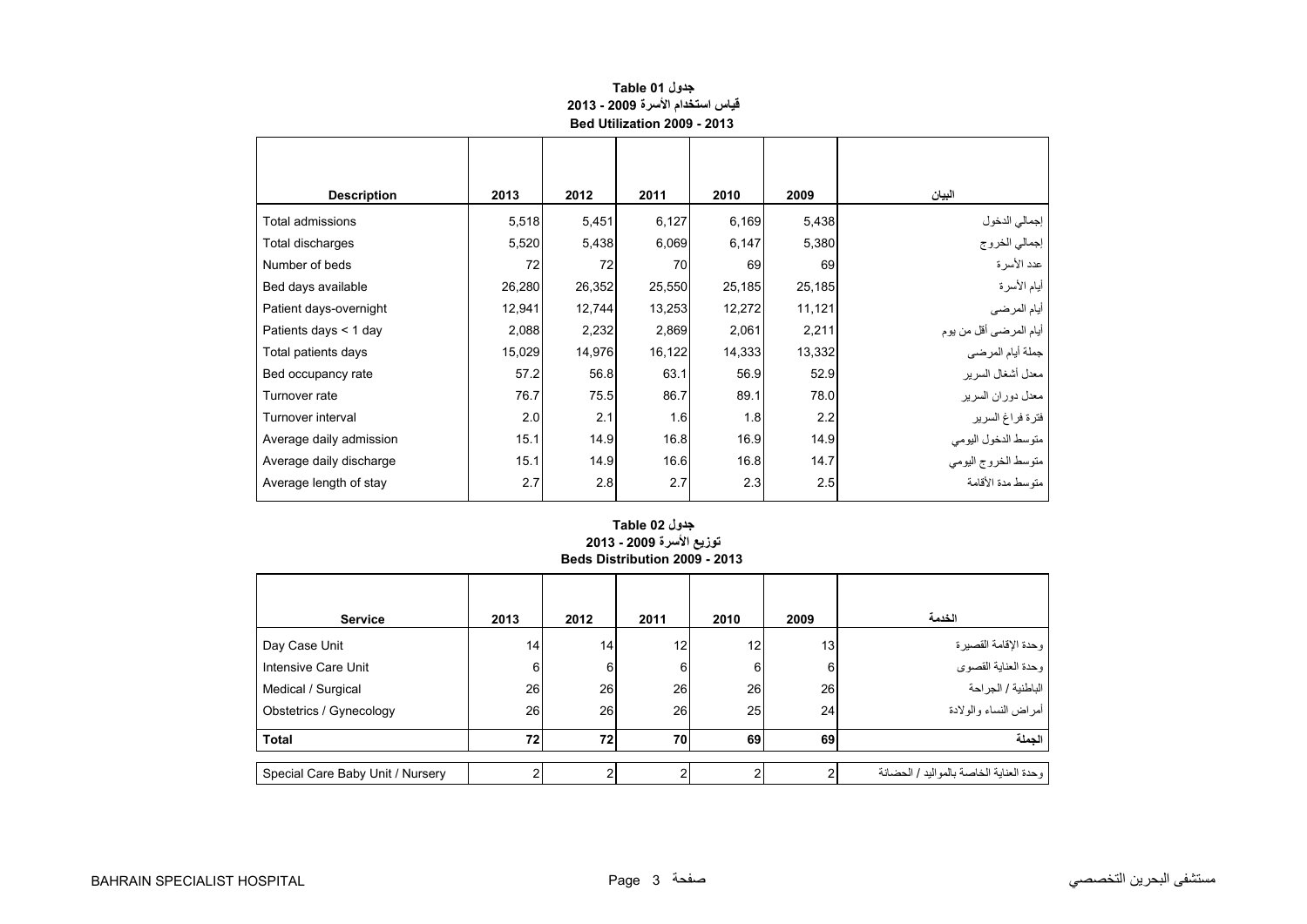<span id="page-2-0"></span>

|                         | <b>Total</b> |       | Dead  الجملة | Alive الأموات  |       | الأحياء |                       |
|-------------------------|--------------|-------|--------------|----------------|-------|---------|-----------------------|
|                         |              |       |              |                |       |         |                       |
|                         |              | العدد |              | العدد          |       | العدد   |                       |
| <b>Department</b>       | $\%$         | No.   | $\%$         | No.            | $\%$  | No.     | القسم                 |
| Medical                 | 45.24        | 2,497 | 84.6         | 11             | 45.1  | 2,486   | الباطنية              |
| Ear, Nose & Throat      | 2.55         | 141   |              |                | 2.6   | 141     | أنف وأذن وحنجرة       |
| Obstetrics / Gynecology | 27.97        | 1,544 |              |                | 28.0  | 1,544   | أمراض النساء والولادة |
| Surgery                 | 6.39         | 353   |              |                | 6.4   | 353     | الجراحة               |
| Paediatric / Neonatal   | 17.05        | 941   | 15.4         | $\overline{2}$ | 17.1  | 939     | الأطفال               |
| Opthalmology            | 0.80         | 44    |              |                | 0.8   | 44      | العيون                |
| <b>Total</b>            | 100.0        | 5,520 | 100.0        | 13             | 100.0 | 5,507   | الجملة                |

# **جدول 03 Table الخروج (أحياء <sup>و</sup> أموات) حسب القسم <sup>2013</sup> Discharges (Alive and Dead) by Department 2013**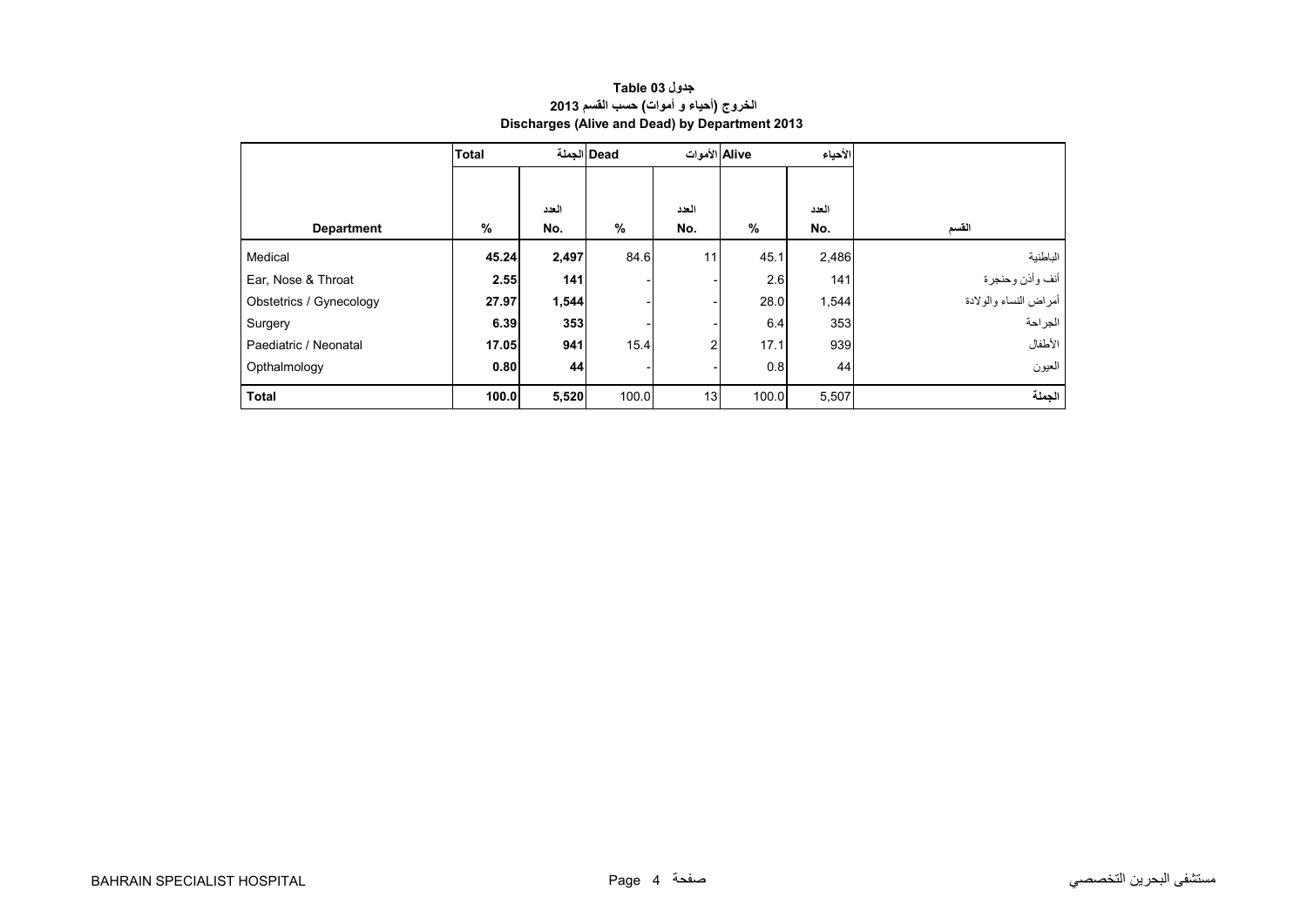<span id="page-3-0"></span>

|                         | <b>Total</b> |        | الجملة      | Non-Bahraini |               | غير بحريني  | <b>Bahraini</b> |        | بحريني      |                       |
|-------------------------|--------------|--------|-------------|--------------|---------------|-------------|-----------------|--------|-------------|-----------------------|
|                         |              |        |             |              |               |             |                 |        |             |                       |
|                         | الجملة       | أنشى   | ذكر         | الجملة       | أنشى          | ذكر         | الجملة          | أنشى   | ذكر         |                       |
| <b>Department</b>       | <b>Total</b> | Female | <b>Male</b> | <b>Total</b> | <b>Female</b> | <b>Male</b> | <b>Total</b>    | Female | <b>Male</b> | القسم                 |
| A & E Clinic            | 10,501       | 4,662  | 5,839       | 6,546        | 2,695         | 3,851       | 3,955           | 1,967  | 1,988       | عيادة الطوارئ         |
| <b>General Practice</b> | 3,842        | 1,842  | 2,000       | 2,391        | 975           | 1,416       | 1,451           | 867    | 584         | الطب العام            |
| Dental                  | 6,173        | 3,009  | 3.164       | 4,088        | 1,817         | 2,271       | 2,085           | 1,192  | 893         | الأسنان               |
| Medical                 | 40,699       | 19,196 | 21,503      | 25,123       | 10.732        | 14,391      | 15,576          | 8,464  | 7.112       | الأمراض الباطنية      |
| Obstetrics & Gynecology | 21,396       | 21,396 | <b>NA</b>   | 9,255        | 9,255         | N/A         | 12,141          | 12,141 | N/A         | أمراض النساء والولادة |
| Urology                 | 911          | 188    | 723         | 576          | 119           | 457         | 335             | 69     | 266         | المسالك البولية       |
| Paediatrics             | 10,272       | 4,884  | 5,388       | 7,048        | 3,354         | 3,694       | 3,224           | 1,530  | 1,694       | أمراض الأطفال         |
| Surgical                | 4,765        | 2,255  | 2,510       | 2,728        | 1,279         | 1,449       | 2,037           | 976    | 1,061       | الجراحة               |
| Orthopedics             | 8,707        | 3,483  | 5,224       | 4,165        | 1,593         | 2,572       | 4,542           | 1,890  | 2,652       | العظام والكسور        |
| Ear. Nose & Throat      | 5,127        | 2,360  | 2,767       | 2,672        | 1,104         | 1,568       | 2,455           | 1,256  | 1,199       | أنف وأذن وحنجرة       |
| Dermatology             | 4,290        | 2,379  | 1.911       | 2,792        | 1,475         | 1,317       | 1,498           | 904    | 594         | الأمراض الجلدية       |
| Psychiatric             | 1,961        | 1,072  | 889         | 810          | 414           | 396         | 1,151           | 658    | 493         | الطب النفسي           |
| Ophthalmology           | 2,346        | 1,060  | 1,286       | 1,518        | 660           | 858         | 828             | 400    | 428         | العيون                |
| Neurology               | 2,557        | 1,224  | 1,333       | 1,466        | 721           | 745         | 1,091           | 503    | 588         | أمراض الجهاز العصبي   |
| Nephrology              | 3,787        | 1,732  | 2,055       | 1,806        | 517           | 1,289       | 1,981           | 1,215  | 766         | أمراض الكلي           |
| <b>Total</b>            | 127,334      | 70,742 | 56,592      | 72,984       | 36,710        | 36,274      | 54,350          | 34,032 | 20,318      | الجملة                |

# **جدول 04 Table زيارات العيادات الخارجية حسب القسم والجنسية والنوع <sup>2013</sup> Out-Patient Visits by Department, Nationality and Sex 2013**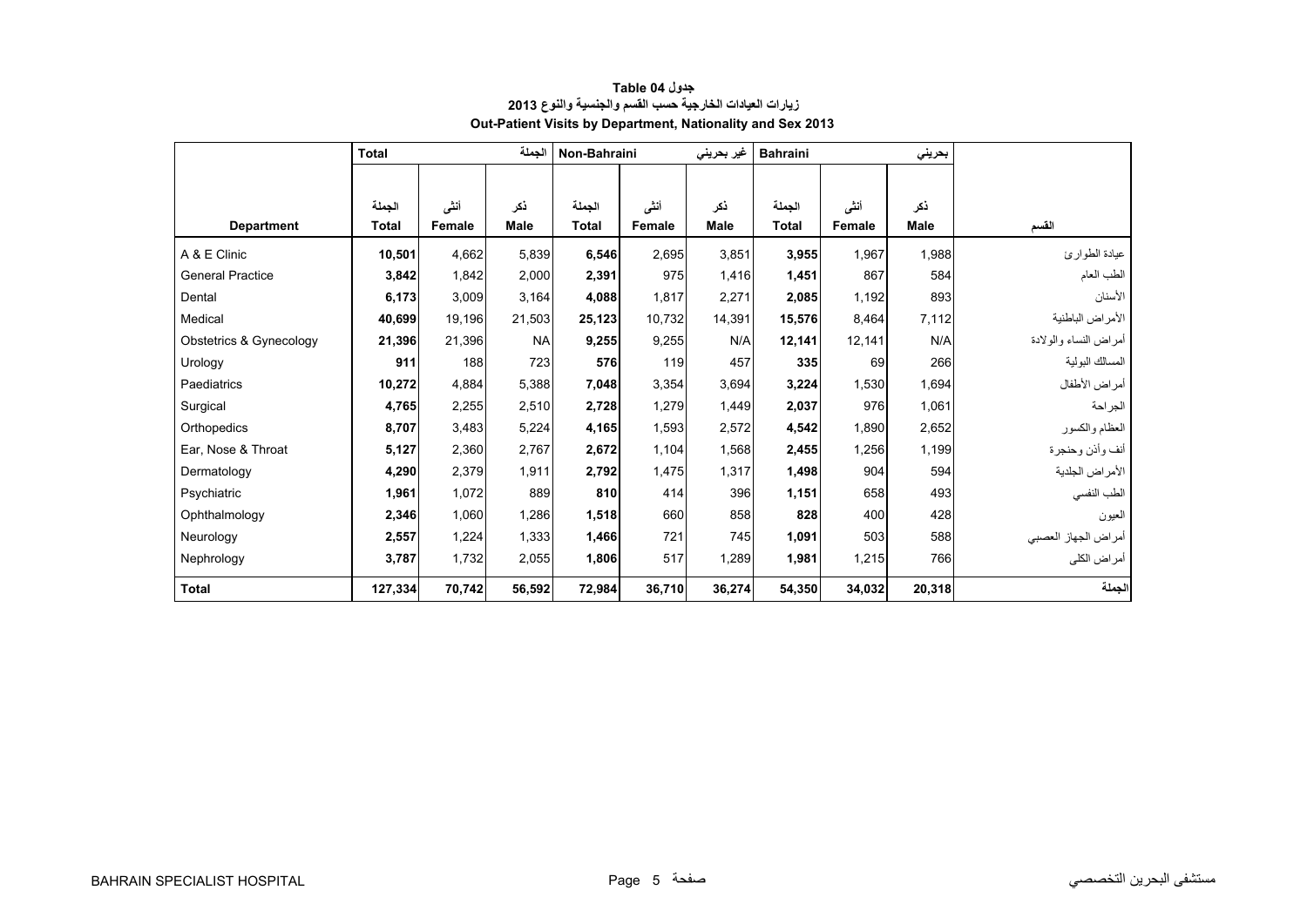### **جدول 05 Table القوى العاملة بالمھن الطبية والمساندة حسب الفئة والجنسية والنوع <sup>2013</sup> Medical and Allied Health Manpower by Category, Nationality and Sex 2013**

<span id="page-4-0"></span>

|                                                         | <b>Total</b>           |                | الجملة      | Non-Bahraini           |                | Bahraini غیر بحریئی |                        |                       | بحريني      |                                   |
|---------------------------------------------------------|------------------------|----------------|-------------|------------------------|----------------|---------------------|------------------------|-----------------------|-------------|-----------------------------------|
|                                                         |                        |                |             |                        |                |                     |                        |                       |             |                                   |
| Category                                                | الجملة<br><b>Total</b> | أننى<br>Female | ذكر<br>Male | الجملة<br><b>Total</b> | أننى<br>Female | نكر<br>Male         | الجملة<br><b>Total</b> | أنشى<br><b>Female</b> | ڏکر<br>Male | الفئة                             |
| Physicians                                              | 71                     | 20             | 51          | 66                     | 19             | 47                  |                        |                       |             | الأطباء                           |
| Dentists                                                |                        |                |             |                        |                |                     |                        |                       |             | أطباء الأسنان                     |
| Pharmacists & Technicians                               | 12                     |                | 3           | 12                     | 9              |                     |                        |                       |             | الصيادلة وفنيو صيدلة              |
| Nurses *                                                | 149                    | 139            | 10          | 148                    | 138            | 10                  |                        |                       |             | الممرضين *                        |
| Dental Hygienists & Technicians                         |                        |                |             |                        | 4              |                     |                        |                       |             | فنيو صحة الفم والأسنان            |
| Laboratory Technologists & Technicians                  | 15                     | 12             | 3           | 15                     | 12             |                     |                        |                       |             | محللو وفنيو مختبر                 |
| Radiographers & Technicians                             | 9                      |                | 2           |                        | 7              |                     |                        |                       |             | مصورو وفنيو أشعة                  |
| Physiotherapists, Occupational Therapists & Technicians | 11                     |                | 5           |                        | 5              |                     |                        |                       |             | فنيو علاج طبيعي وتأهيل مهني       |
| Anaesthesia Technician                                  |                        |                |             |                        |                |                     |                        |                       |             | فنيو التخدير                      |
| Audio Visual Technician                                 |                        |                |             |                        |                |                     |                        |                       |             | فنيو التسجيل السمعي/ البصري       |
| Electro Encephalograph                                  |                        |                |             |                        |                |                     |                        |                       |             | فنيو تخطيط الدماغ و الأعصاب       |
| Optical Technician                                      |                        |                |             |                        |                |                     |                        |                       |             | فنيو فحص العيون                   |
| Paramedic and Respiratory Specialist                    |                        |                | 2           | հ                      | 4              |                     |                        |                       |             | المسعفين و أخصائيي التنفس الصناعي |

\* الممرضات : الحدد لا يشمل الممرضين العمليين والفئات الأقل . . . . . . . Nurses excluding practical nurses and other grades below staff nurse .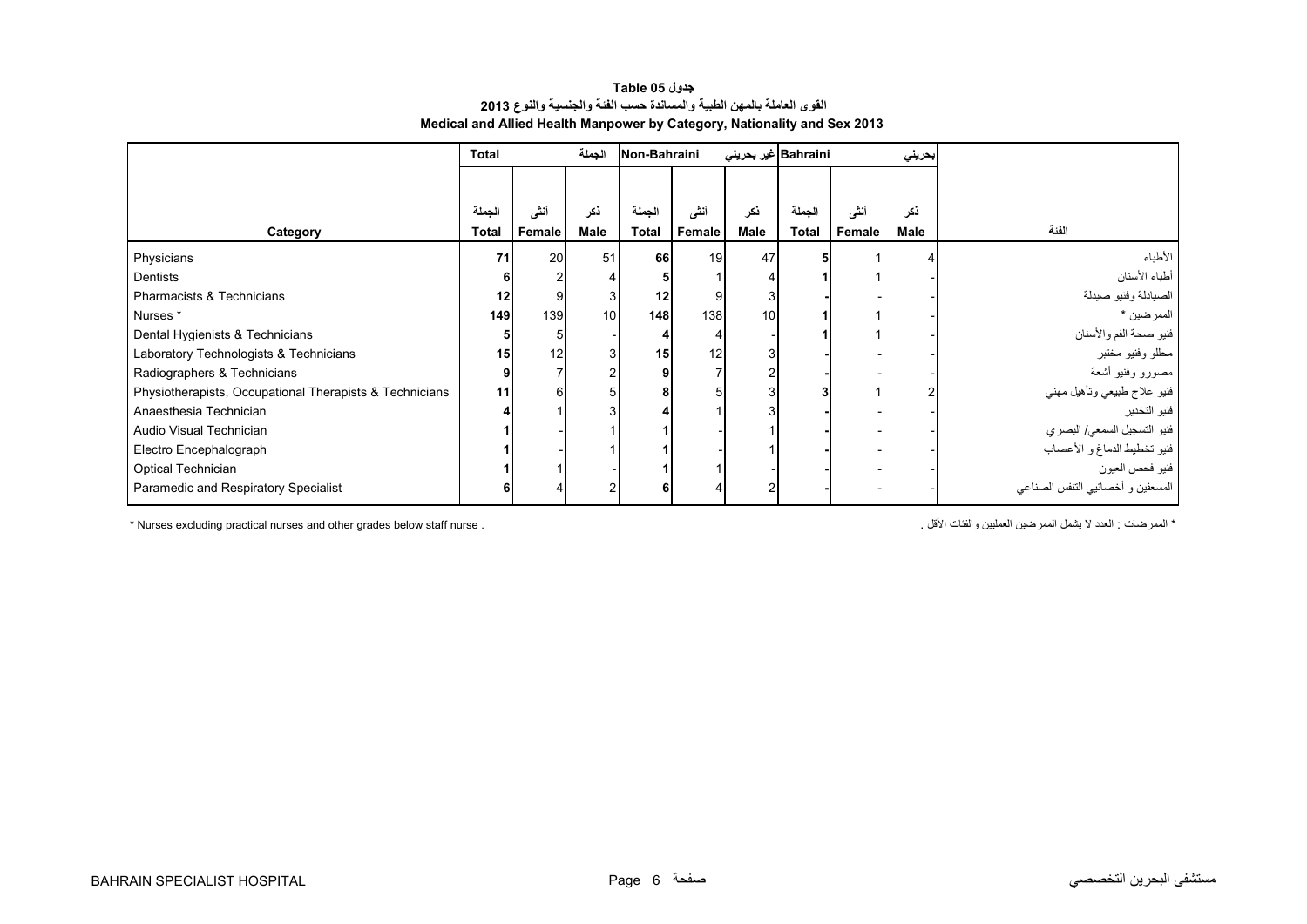#### <span id="page-5-0"></span>**المواليد األحياء Births Live المواليد مكتمل Term Full الخدج Premature جملة المواليد المواليد جملة Births سليم مشوه سليم مشوه األحياء الموتى المواليد Nationality / type Total Still Total Live Congenital Normal Congenital Normal التوليد طريقة / الجنسية of delivery Births Births Births Abnormalities Abnormalities بحريني Bahraini**  ولادة طبيعية المستحدة المستحدة المستحدة المستحدة المستحدة المستحدة المستحدة المستحدة المستحدة المستحدة المستحد رأسي <sup>201</sup> <sup>1</sup> <sup>15</sup> <sup>1</sup> <sup>218</sup> - **<sup>218</sup>** Vertex مقعدة -- -- 1- **1** Breech والدة بالمساعدة Delivery Assisted شفط 42 - 1 - 43 **43** Vacuum جفت -- -- -- **-** Forceps Caesarian section<mark>158 112 | 158</mark> 157 | 157 | 157 | 158 | 112 | 158 **الجملة بحريني <sup>355</sup> <sup>4</sup> <sup>57</sup> <sup>2</sup> <sup>418</sup> <sup>2</sup> <sup>420</sup> Bahraini Total غير بحريني Bahraini-Non**  ولادة طبيعية المستحدة المستحدة المستحدة المستحدة المستحدة المستحدة المستحدة المستحدة المستحدة المستحدة المستحد رأ**سي|92 |2 |2 104 |103 |** | 103 |2 | 104 |103 |2 | 104 | مقعدة -- -- -- **-** Breech والدة بالمساعدة Delivery Assisted شفط 28 1 3 - 32 - **32** Vacuum جفت -- -- -- **-** Forceps Caesarian section **105** 105 1 26 1 77 قيصرية **الجملة غير بحريني <sup>197</sup> <sup>4</sup> <sup>38</sup> <sup>1</sup> <sup>240</sup> <sup>1</sup> <sup>241</sup> Bahraini-Non Total الجملة الكلية 552 8 95 3 658 3 661 Total Grand**

#### **جدول 06 Table المواليد حسب الجنسية وطريقة التوليد <sup>2013</sup> Births by Nationality and Type of Delivery 2013**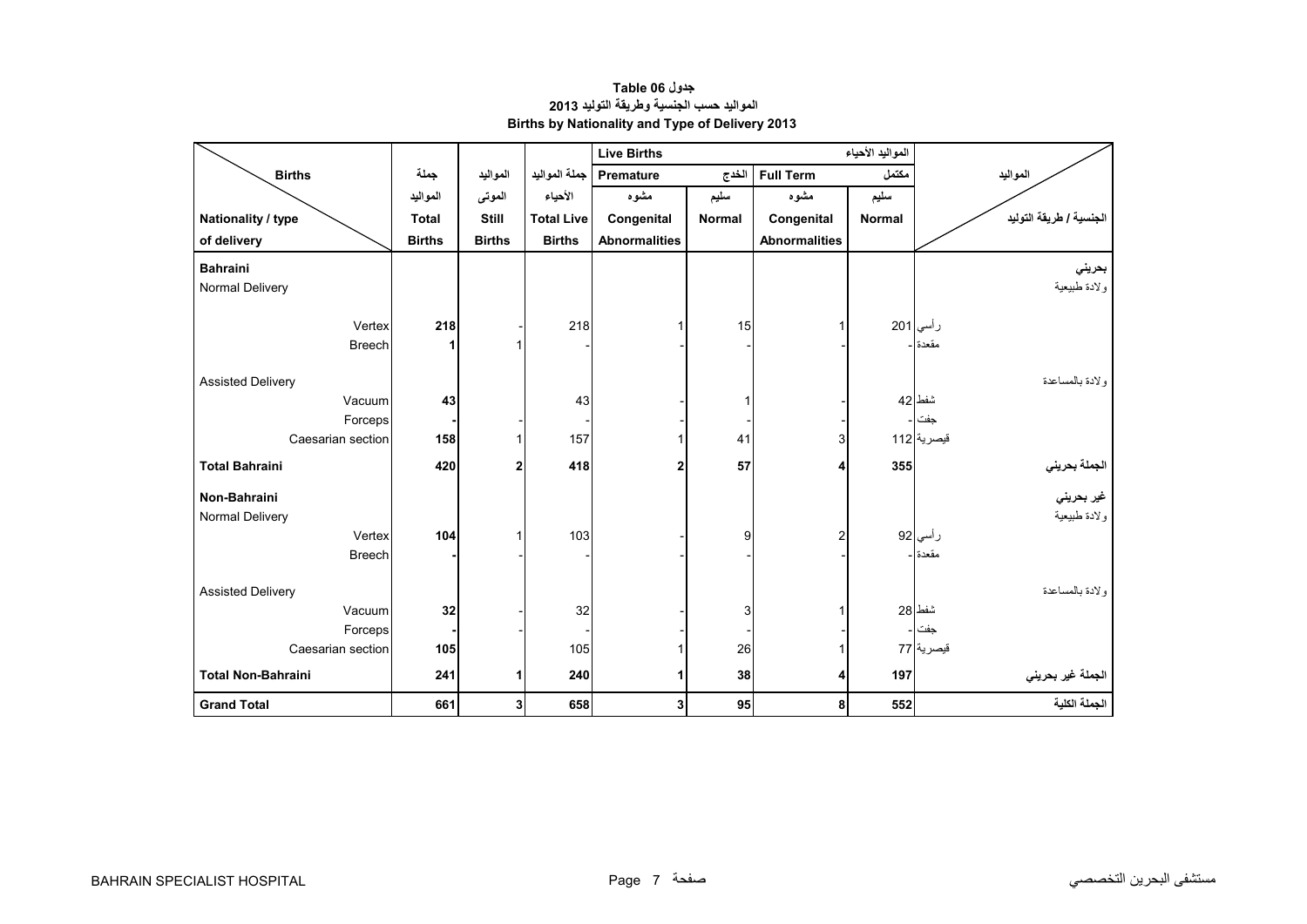<span id="page-6-0"></span>

|                        | <b>Procedure Type</b>  |                         |                         |                       |
|------------------------|------------------------|-------------------------|-------------------------|-----------------------|
| <b>Department</b>      | الجملة<br><b>Total</b> | صغيرة<br><b>Minor</b>   | كبيرة<br>Major          | القسم                 |
| General Surgery        | 331                    | 144                     | 187                     | الجراحة العامة        |
| Orthopedics & Fracture | 377                    | 118                     | 259                     | العظام                |
| Urology                | 59                     | 22                      | 37                      | أمراض المسالك البولية |
| <b>Plastic Surgery</b> | 200                    | 43                      | 157                     | جراحة التجميل         |
| Paediatrics            | 14                     | $\overline{\mathbf{c}}$ | 12                      | أمراض الأطفال         |
| Ear, Nose & Throat     | 100                    | 20                      | 80                      | أنف وأذن وحنجرة       |
| Opthalmology           | 26                     | 23                      | 3                       | أمراض العيون          |
| Gynecology             | 641                    | 218                     | 423                     | أمراض النساء          |
| Dental                 | 2                      | $\overline{\mathbf{c}}$ |                         | الأسنان               |
| Neurology              | 25                     | 14                      | 11                      | أمراض الجهاز العصبي   |
| Endoscopies            | 1,468                  | 1,468                   |                         | المناظير              |
| Cardiovascular         | 2                      |                         | $\overline{\mathbf{c}}$ | أمراض القلب           |
| <b>Total</b>           | 3,245                  | 2,074                   | 1,171                   | الجملة                |

# **جدول 07 Table اإلجراءات الجراحية الكبيرة <sup>و</sup> الصغيرة حسب القسم <sup>2013</sup> Major and Minor Operations by Department 2013**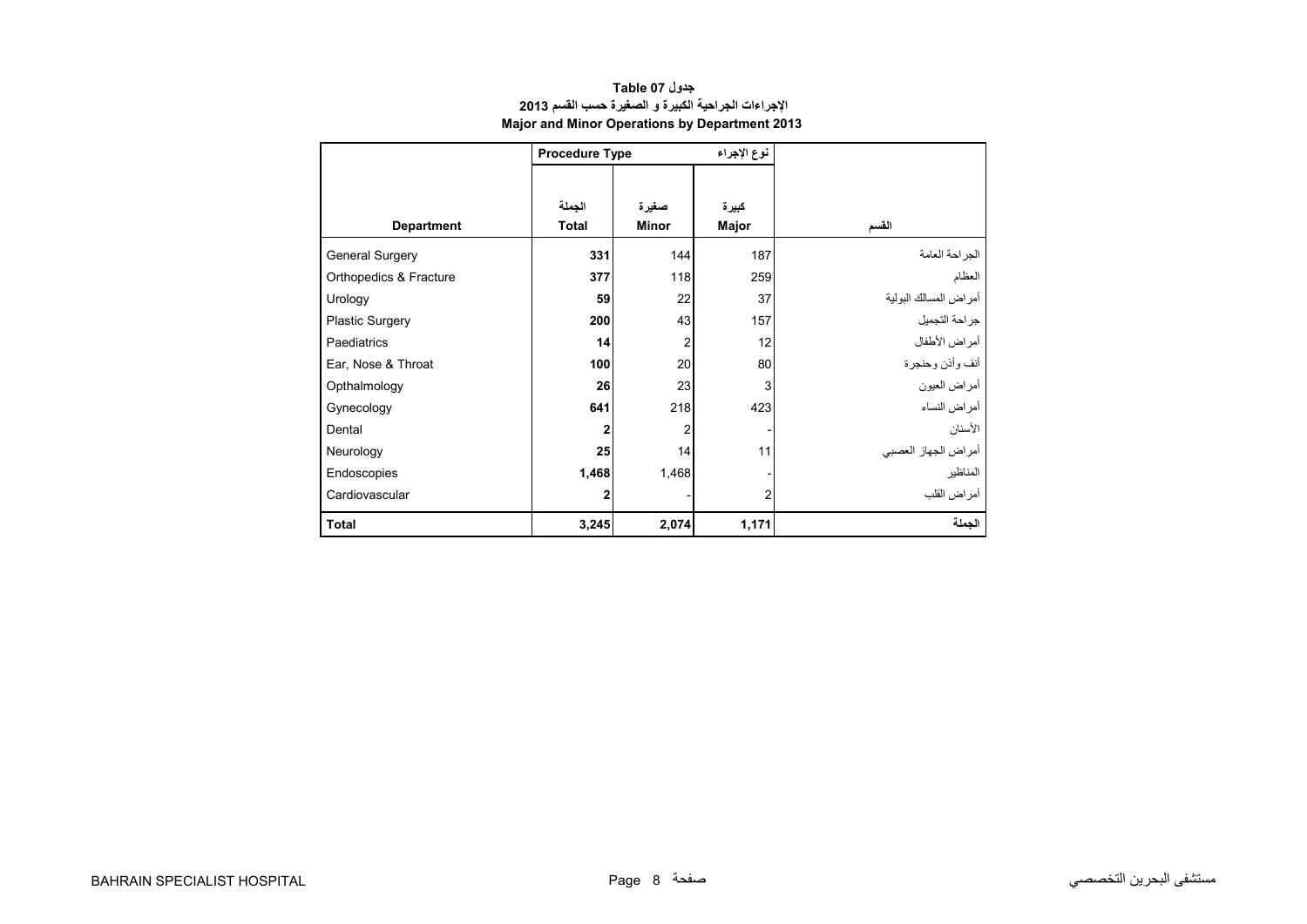<span id="page-7-0"></span>

|                          | <b>Total</b> |        | الجملة      | Non-Bahraini |        | غير بحريني  | <b>Bahraini</b> |        | بحريني         |                     |
|--------------------------|--------------|--------|-------------|--------------|--------|-------------|-----------------|--------|----------------|---------------------|
|                          |              |        |             |              |        |             |                 |        |                |                     |
|                          | الجملة       | أنشى   | ذكر         | الجملة       | أنشى   | ذكر         | الجملة          | أننى   | نكر            |                     |
| <b>Type of Treatment</b> | Total        | Female | <b>Male</b> | <b>Total</b> | Female | <b>Male</b> | <b>Total</b>    | Female | Male           | نوع العلاج          |
| General treatment        | 2,193        | 1,023  | 1,170       | 1,487        | 645    | 842         | 706             | 378    | 328            | العلاج العام        |
| Gum treatment            | 893          | 423    | 470         | 588          | 262    | 326         | 305             | 161    | 144            | علاج اللثة          |
| Nerve                    | 406          | 189    | 217         | 268          | 110    | 158         | 138             | 79     | 59             | علاج الأعصاب        |
| Surgical treatment       | 195          | 86     | 109         | 142          | 58     | 84          | 53              | 28     | 25             | ا<br>العلاج الجراحي |
| Filling                  | 1,449        | 689    | 760         | 942          | 397    | 545         | 507             | 292    | 215            | الحشو               |
| Extraction               | 117          | 59     | 58          | 77           | 36     | 41          | 40              | 23     | 17             | الخلع               |
| Denture                  | 20           | 12     | 8           | 14           | 8      | 6           | 6               |        | $\overline{2}$ | التركيب             |
| Orthodontics             | 581          | 375    | 206         | 349          | 207    | 142         | 232             | 168    | 64             | تقويم الأسنان       |
| Others                   | 319          | 153    | 166         | 221          | 94     | 127         | 98              | 59     | 39             | أخرى                |
| <b>Total</b>             | 6,173        | 3,009  | 3,164       | 4,088        | 1,817  | 2,271       | 2,085           | 1,192  | 893            | الجملة              |

# **جدول 08 Table عالج األسنان حسب نوع العالج <sup>و</sup> الجنسية <sup>و</sup> النوع <sup>2013</sup> Dental Treatment by Type of Treatment, Nationality and Sex 2013**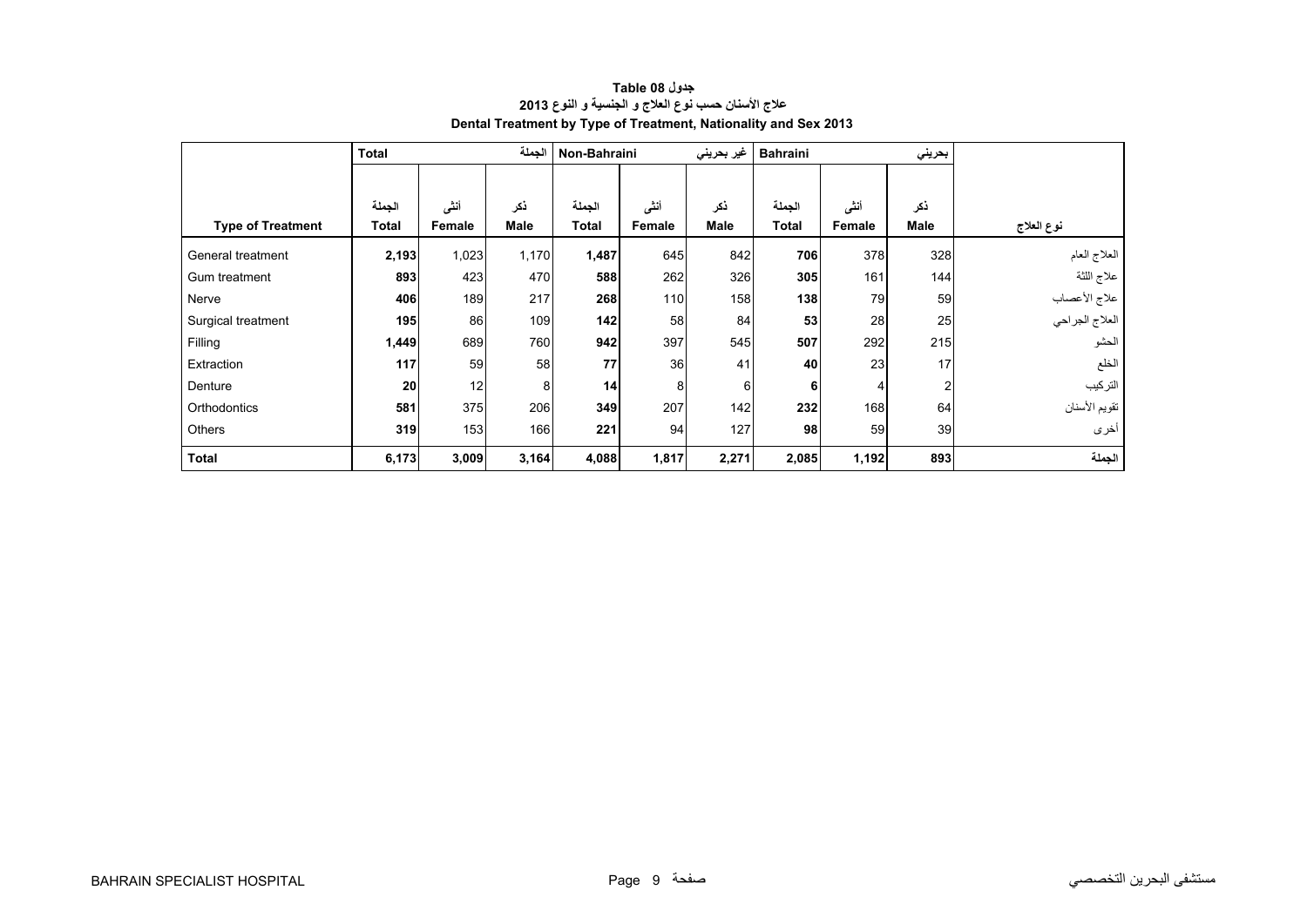<span id="page-8-0"></span>

|              | الجملة          |                 |              | من سنتين الى خمس سنوات |          |                | من سنة الى سنتين                |                   |              | أقل من سنة         |                   |                            |                                    |
|--------------|-----------------|-----------------|--------------|------------------------|----------|----------------|---------------------------------|-------------------|--------------|--------------------|-------------------|----------------------------|------------------------------------|
|              | <b>Total</b>    |                 |              | $2 - 5$ years          |          |                | $1 - 2$ years                   |                   |              | Below 1 year       |                   |                            |                                    |
|              |                 |                 |              |                        |          |                |                                 |                   |              |                    |                   |                            |                                    |
| الجملة       | غير بحريني      | بحريني          | الجملة       | غير بحريني             | بحريني   | الجملة         | <sub>ا</sub> غير بحرين <i>ي</i> | بحريني            | الجملة       | غير بحرين <i>ي</i> | بحريني            |                            | نوع التطعيم                        |
|              | Non-            |                 |              | Non-                   |          |                | Non-                            |                   |              | Non-               |                   |                            | Type of vaccine                    |
| <b>Total</b> | <b>Bahraini</b> | <b>Bahraini</b> | <b>Total</b> | <b>Bahraini</b>        | Bahraini | <b>Total</b>   |                                 | Bahraini Bahraini | <b>Total</b> |                    | Bahraini Bahraini |                            |                                    |
|              |                 |                 |              |                        |          |                |                                 |                   |              |                    |                   | <b>Hepatitis B/DPT/HIB</b> | التهاب الكبد الوبائي (ب) / التطعيم |
|              |                 |                 |              |                        |          |                |                                 |                   |              |                    |                   |                            | الثلاثي/هيموفلز انفلونزا (ب)       |
| 169          | 117             | 52              | 10           | 10                     |          |                |                                 |                   | 159          | 107                | 52                | Dose 1                     | جرعة أولىي                         |
| 143          | 89              | 54              | 4            |                        |          | $\overline{2}$ |                                 |                   | 137          | 84                 | 53                | Dose 2                     | جرعة ثانية                         |
| 136          | 91              | 45              |              |                        |          |                |                                 |                   | 136          | 91                 | 45                | Dose 3                     | جرعة ثالثة                         |
| 140          | 115             | 25              |              |                        |          | 140            | 115                             | 25                |              |                    |                   | Booster 1 dose             | جرعة منشطة أوليي                   |
| 95           | 64              | 31              | 95           | 64                     | 31       |                |                                 |                   |              |                    |                   | Booster 2 dose             | جرعة منشطة ثانية                   |
|              |                 |                 |              |                        |          |                |                                 |                   |              |                    |                   |                            |                                    |
|              |                 |                 |              |                        |          |                |                                 |                   |              |                    |                   | Poliomyelitis              | شلل الأطفال                        |
| 174          | 111             | 63              |              |                        |          |                |                                 |                   | 174          | 111                | 63                | Dose 1                     | جرعة أولىي                         |
| 152          | 97              | 55              |              |                        |          |                |                                 |                   | 152          | 97                 | 55                | Dose 2                     | جرعة ثانية                         |
| 152          | 107             | 45              |              |                        |          |                |                                 |                   | 152          | 107                | 45                | Dose 3                     | جرعة ثالثة                         |
| 200          | 143             | 57              | 85           | 60                     | 25       | 115            | 83                              | 32                |              |                    |                   | Booster 1 dose             | جرعة منشطة أوليي                   |
|              |                 |                 |              |                        |          |                |                                 |                   |              |                    |                   | Booster 2 dose             | جرعة منشطة ثانية                   |
|              |                 |                 |              |                        |          |                |                                 |                   |              |                    |                   |                            | الحصبة والحصبة الألمانية وأبو كعب  |
|              |                 |                 |              |                        |          |                |                                 |                   |              |                    |                   | Mumps, Measles, Rubella    |                                    |
| 131          | 100             | 31              |              |                        |          | 131            | 100                             | 31                |              |                    |                   | Dose 1                     | جرعة أولىي                         |
| 85           | 68              | 17              | 85           | 68                     | 17       |                |                                 |                   | <b>NA</b>    | <b>NA</b>          | <b>NA</b>         | Dose 2                     | جر عة ثانية                        |

# **جدول 09 Table التطعيمات حسب نوع التطعيم وفئات العمر والجنسية <sup>2013</sup> Immunization by Type of Vaccine, Age Groups and Nationality 2013**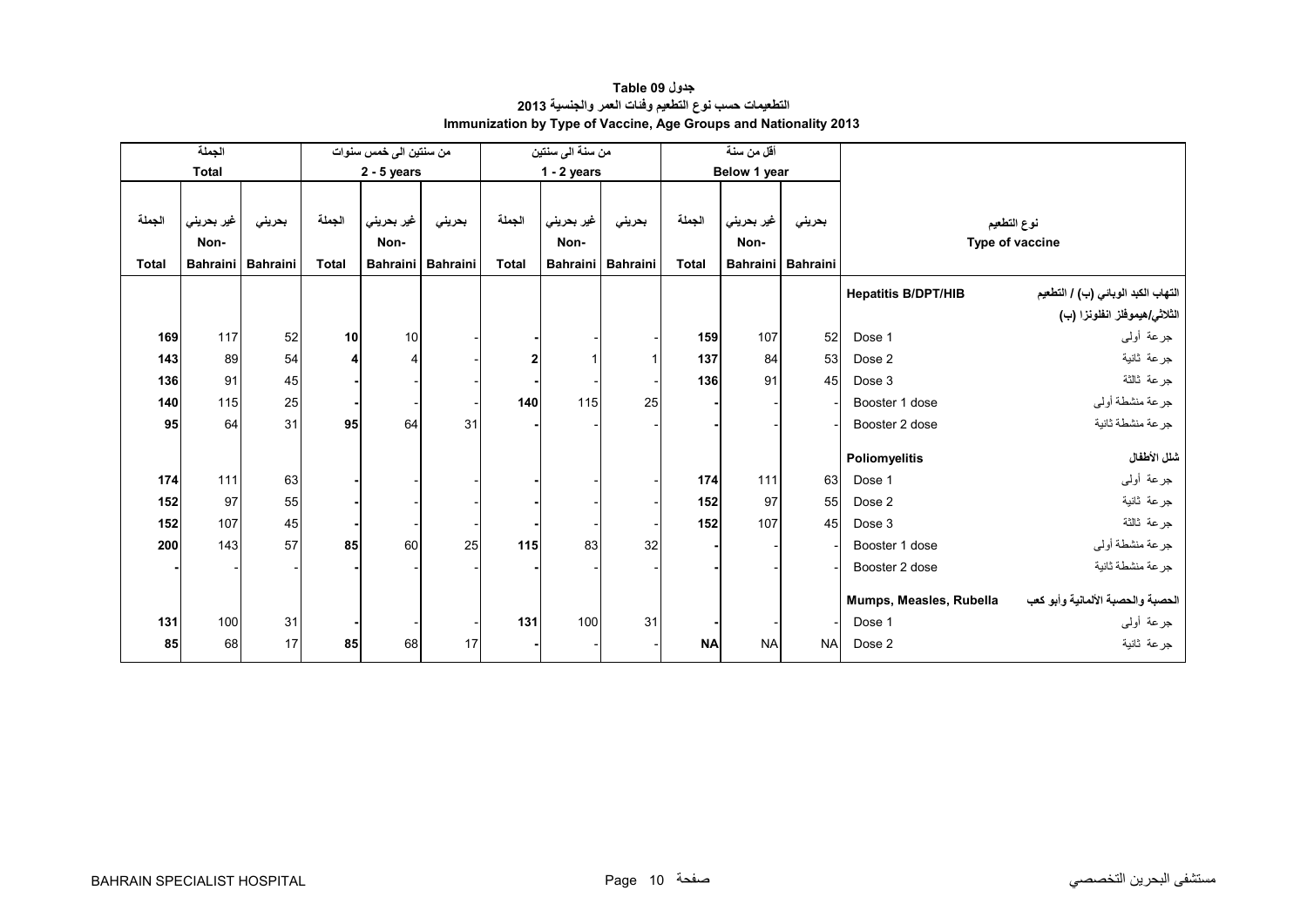<span id="page-9-0"></span>

|                                         | <b>Total</b> |        |             | Non-Bahraini الجملة |        |             | Bahraini غیر بحرینی |        | بحريني |                                         |
|-----------------------------------------|--------------|--------|-------------|---------------------|--------|-------------|---------------------|--------|--------|-----------------------------------------|
|                                         |              |        |             |                     |        |             |                     |        |        |                                         |
|                                         | الجملة       | أنشى   | ذكر         | الحملة              | أنشى   | ذكر         | الحملة              | أنشى   | ذكر    |                                         |
| <b>Type of Test</b>                     | Total        | Female | <b>Male</b> | <b>Total</b>        | Female | <b>Male</b> | Total               | Female | Male   | نوع الفحص                               |
| Clinical chemistry of blood             | 78,666       | 37,000 | 41,666      | 42,486              | 16,688 | 25,798      | 36,180              | 20,312 | 15,868 | فحص الدم الكيميائي                      |
| Clinical chemistry of other body fluids | 149          | 76     | 73          | 79                  | 25     | 54          | 70                  | 51     | 19     | الفحوصات الكيميائية لسوائل الجسم الأخرى |
| Endocrine function tests & enzymes      | 23,923       | 17,089 | 6,834       | 13,884              | 9,145  | 4,739       | 10,039              | 7,944  | 2,095  | فحو صبات الغدد الصماء و الأنز يمات      |
| Microbiology                            | 24,393       | 9,504  | 14,889      | 17,893              | 4,833  | 13.060      | 6,500               | 4,671  | 1,829  | الفحو صبات الميكر وبية                  |
| Serology & immunology                   | 6,114        | 3,295  | 2,819       | 4,003               | 1,957  | 2,046       | 2,111               | 1,338  | 773    | فحوصات الأمصال                          |
| Mycology & parasitology                 | 1,412        | 655    | 757         | 837                 | 359    | 478         | 575                 | 296    | 279    | فحو صات الطفيليات                       |
| Haematology                             | 28,992       | 17,029 | 11,963      | 14,527              | 7,876  | 6,651       | 14,465              | 9,153  | 5,312  | تحاليل الدم                             |
| Histology/Cytopathology                 | 2,899        | 2,187  | 712         | 1,625               | 1,256  | 369         | 1,274               | 931    | 343    | فحو صبات الأنسجة المجهر بة              |
| Other laboratories tests                | 2,697        | 1,746  | 951         | 1,505               | 849    | 656         | 1,192               | 897    | 295    | فحوصات أخرى                             |
| <b>Total</b>                            | 169,245      | 88,581 | 80,664      | 96,839              | 42,988 | 53,851      | 72,406              | 45,593 | 26,813 | الجملة                                  |

### **جدول 10 Table الفحوصات المختبرية حسب نوع الفحص والجنسية والنوع <sup>2013</sup> Laboratory Tests by Type of Test, Nationality and Sex 2013**

# **Radiology Procedures by Type of Procedure, Nationality and Sex 2013 جدول 11 Table إجراءات األشعة حسب نوع اإلجراء والجنسية والنوع <sup>2013</sup>**

|                                 | <b>Total</b> | Non-Bahraini الجملة |             |              |        |       | Bahraini  غیر بحرینی<br>إبحريني |        |             |               |
|---------------------------------|--------------|---------------------|-------------|--------------|--------|-------|---------------------------------|--------|-------------|---------------|
|                                 |              |                     |             |              |        |       |                                 |        |             |               |
|                                 | الحملة       | أنشى                | نكر         | الحملة       | أننسى  | ذكر   | الحملة                          | أنشى   | ذكر         |               |
| <b>Type of Procedure</b>        | Total        | Female              | <b>Male</b> | <b>Total</b> | Female | Male  | Total                           | Female | <b>Male</b> | نوع الإجراء   |
| Plain & general radiography     | 18,835       | 8,316               | 10,519      | 11,223       | 4,371  | 6,852 | 7,612                           | 3,945  | 3,667       | تصویر عادی    |
| Radiography with contrast media | 821          | 467                 | 354         | 469          | 249    | 220   | 352                             | 218    | 134         | تصوير بالصبغة |
| <b>Total</b>                    | 19,656       | 8,783               | 10,873      | 11,692       | 4,620  | 7,072 | 7,964                           | 4,163  | 3,801       | الجملة        |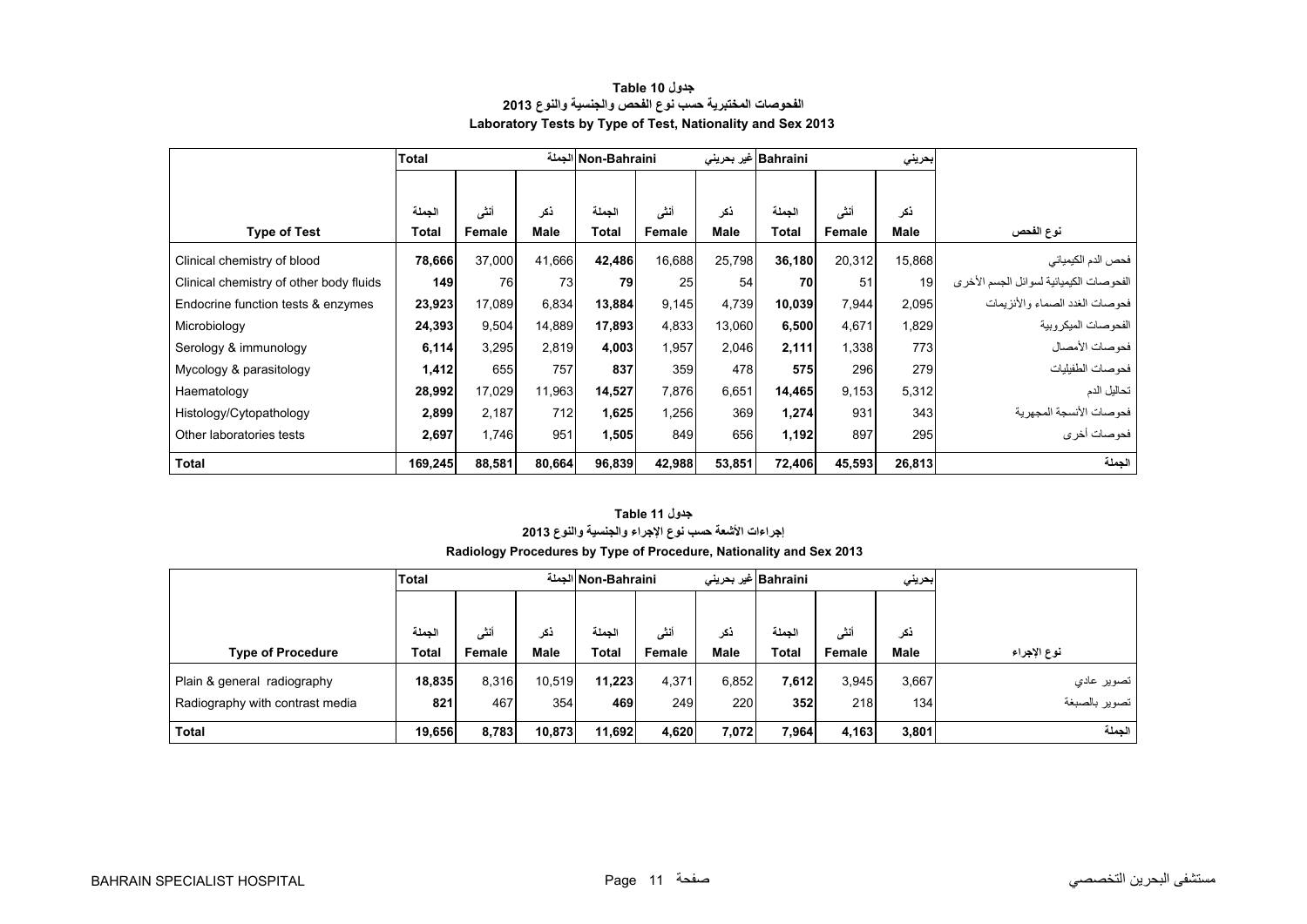| جدول Table 12                                |
|----------------------------------------------|
| الفحوصات المختبرية حسب نوع الفحص 2009 - 2013 |
| Laboratory Tests by Type of Test 2009 - 2013 |

<span id="page-10-0"></span>

| <b>Type of Test</b>                     | 2013    | 2012    | 2011    | 2010    | 2009    | نوع الفحص                               |
|-----------------------------------------|---------|---------|---------|---------|---------|-----------------------------------------|
| Clinical chemistry of blood             | 78,666  | 76,678  | 62,641  | 65,174  | 59,430  | فحص الدم الكيميائي                      |
| Clinical chemistry of other body fluids | 149     | 524     | 1,536   | 1,402   | 1,103   | الفحوصات الكيميائية لسوائل الجسم الأخرى |
| Endocrine function tests & enzymes      | 23,923  | 26,571  | 25,386  | 25,515  | 18,005  | فحوصات الغدد الصماء والأنزيمات          |
| Microbiology                            | 24,393  | 15,040  | 21,199  | 14,357  | 19,175  | الفحو صبات الميكر وبية                  |
| Serology & immunology                   | 6,114   | 5,040   | 26,742  | 25,563  | 19,255  | فحوصات الأمصال والمناعة                 |
| Mycology & parasitology                 | 1,412   | 1,501   | 2,392   | 2,796   | 3,096   | فحوصات الفطريات والطفيليات              |
| Haematology                             | 28,992  | 25,644  | 26,147  | 28,252  | 24,525  | تحاليل الدم                             |
| Histology/Cytopathology                 | 2,899   | 2,814   | 2,939   | 8,859   | 2,503   | فحوصات الأنسجة المجهرية                 |
| Other laboratories tests                | 2,697   | 2,754   | 3,801   | 4,076   | 3,579   | ۔<br>فحوصات مختبرية أخر ي               |
| <b>Total</b>                            | 169,245 | 156,566 | 172,783 | 175,994 | 150,671 | الجملة                                  |

#### **Radiology Procedures by Type of Procedure 2009 - 2013 جدول 13 Table إجراءات األشعة حسب نوع اإلجراء 2009 - 2013**

| <b>Type of Procedure</b>        | 2013   | 2012   | 2011   | 2010   | 2009   | نوع الإجراء   |
|---------------------------------|--------|--------|--------|--------|--------|---------------|
| Plain & general radiography     | 18,835 | 18,793 | 19,124 | 20,393 | 16,931 | تصوير عادي    |
| Radiography with contrast media | 821    | 988    | 1,140  | 1,080  | 1,483  | تصوير بالصبغة |
| <b>Total</b>                    | 19,656 | 19,781 | 20,264 | 21,473 | 18,414 | الحملة        |